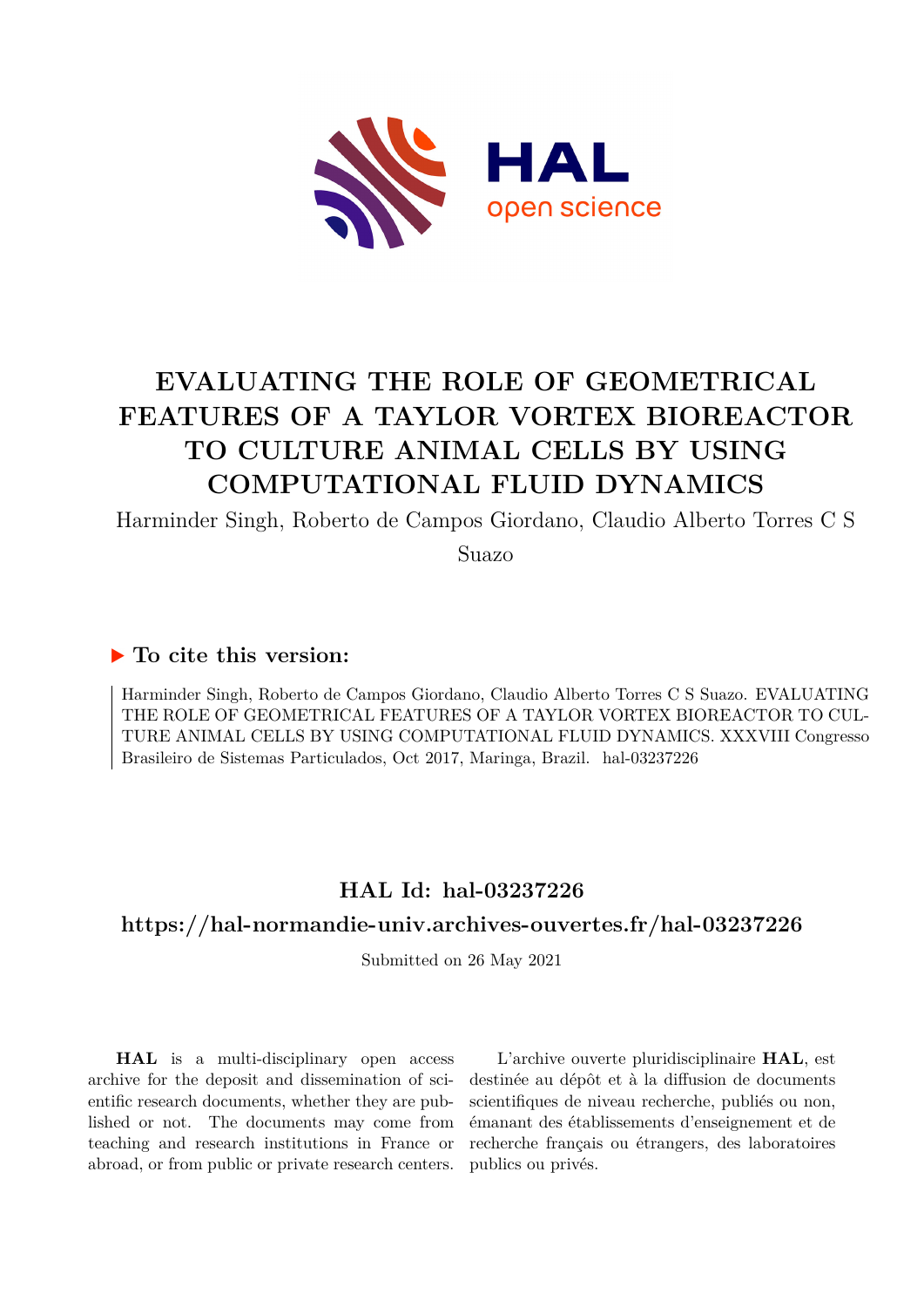



## **EVALUATING THE ROLE OF GEOMETRICAL FEATURES OF A TAYLOR VORTEX BIOREACTOR TO CULTURE ANIMAL CELLS BY USING COMPUTATIONAL FLUID DYNAMICS**

## H. SINGH\* , R. de C. GIORDANO, C.A.T. SUAZO

<sup>1</sup>Universidade Federal de São Carlos, Departamento de Engenharia Química \*e-mail: [ricyb777@gmail.com](mailto:ricyb777@gmail.com)

RESUMO - Taylor bioreactor is fast becoming the next bioreactor to culture animal cells due to milder shear and homogenous flow structures through-out the bioreactor in comparison to the traditional stirred tank. However, there is not much information in the literature about how geometrical aspects of the Taylor bioreactor may affect the culture of animal cells which could result in poor efficiency. As a result, six different geometrical conditions of Taylor bioreactor are presented, related to off-bottom clearance and the external cylinders' bottom shape, after conducting a detailed grid and time-step independence study and validating with experimental results. Simulations were conducted at Reynolds number of 12077 and Taylor number of 5331 with a radius ratio of 0.84 and aspect ratio of 19.8. Through-out the bulk zone equivalent of 80 % of the gap-width, the mean velocity was found to be around 50 % of the maximum with similar gradients which is encouraging for cultivating of animal cells in Taylor bioreactor in comparison with spinner flask and stirred tank bioreactors where the gradients are much less uniform. Curved bottom surfaces of the external cylinder and higher off-bottom clearance areas adversely affect the flow structures creating dead-zone areas in the off-bottom clearance area.

### **INTRODUCTION**

The interest in culturing animal cells has increased significantly in the last 20 years due to the need of large-scale production of monoclonal antibodies, hormones, vaccines, recombinant proteins and, more recently, the production of specialized cells for applications in tissue engineering and cell therapy (Agarwal, 2013, Heathman *et al.*, 2015, Mason *et al.*, 2012) . Accordingly, a wide variety of cell lines have been cultivated in the reliable, well known and easy to scale-up stirred tank bioreactor with a design adapted from the

fermenters used for microbial cultures (Stanbury *et al.*, 1995).

In order to cultivate the animal cells in stirred tank bioreactor (Stanbury *et al.*, 1995), some fine adjustments in the geometrical design of the fermenters were required to reduce the damage of cells due to shear stress, heat and contamination. In the design one of the most important but controversial item is the bottom geometry of the tank, which as per these authors should be hemispherical or concave to ensure better mixing at lower impeller rotational speed. On the contrary, Charles and Wilson (1994) stated that this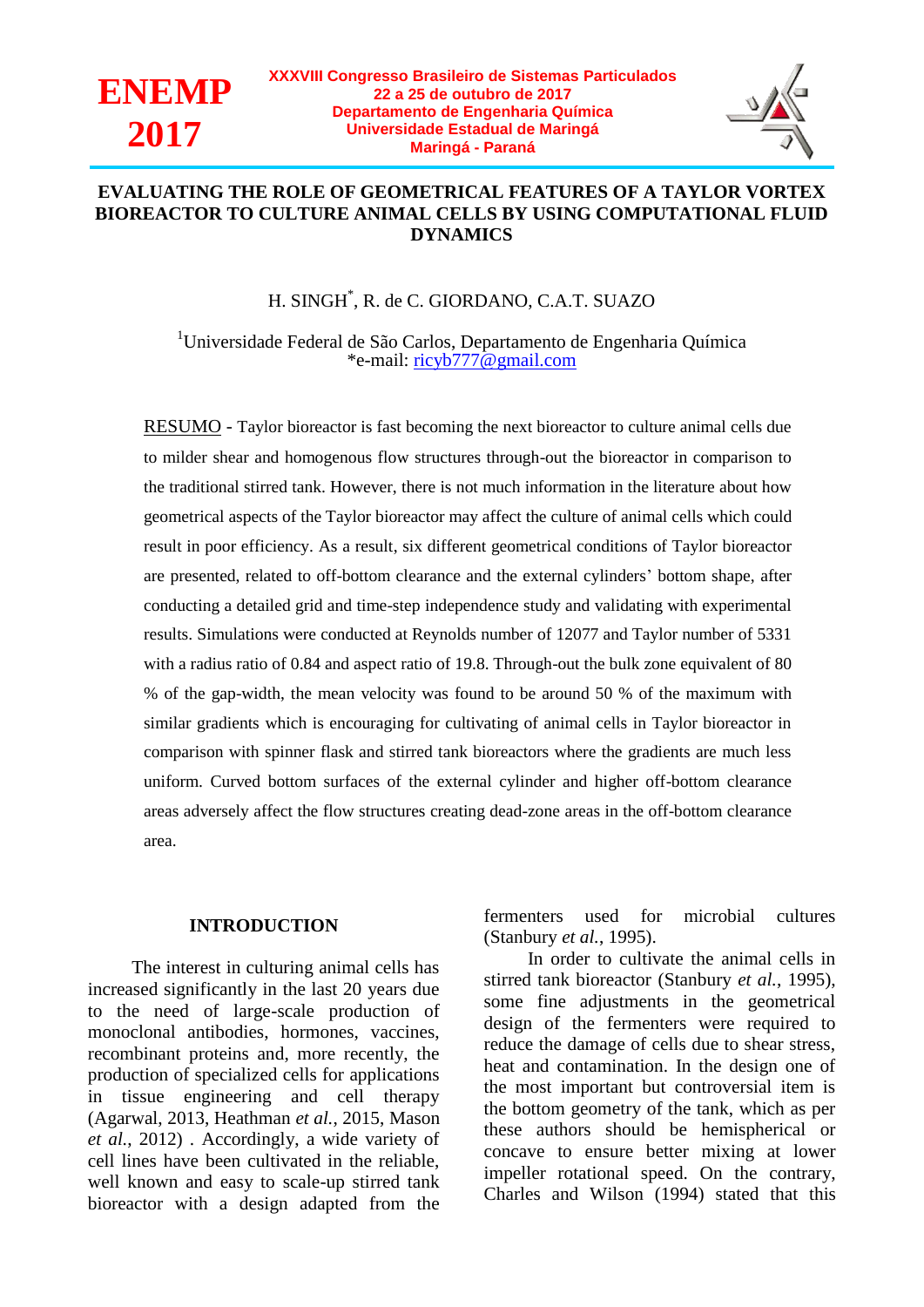requirement is not acceptable since there is no firm evidence to support this belief in addition to the fact that several stirred tank bioreactors with flat bottom have worked well in commercial applications and with the benefit of 50% lower cost of the tank. Reuveny (1990) and Smith (1994) advocate the use of concave bottom, considering the usage of flat bottom to be inappropriate because of formation of stagnant regions in the bottom corners which can cause particle accumulation. In the case of animal cell culture, sedimentation problems can hinder the operation of the bioreactor during the cell adhesion process and during the actual cultivation by forming aggregates because of the large size of the particles (cells, cells clusters and microcarriers) (Ibrahim and Niewnow, 2004).

A study conducted by Chaudacek (1985) showed that the accumulation of high density solids, such as silica, in flat bottom tanks can be eliminated by using axial impellers and implementing modifications in the geometry of the tank. Ibrahim and Nienow (2004) applied this reasoning to low density solids, such as microcarriers, and validated the geometry modification principle using rounded corners in the bottom of the tank and a conical indentation in the region under the impeller. Although, stirred tank is the first bioreactor type for culturing animal cells from laboratory scale to industrial scale, it was not until the study of Ibrahim and Nienow (2004) that there was a better definition of technical criteria demonstrating an advantage of modified bottom with respect to the flat bottom for bioprocesses.

As a result of such studies, in laboratory scale stirred tank bioreactors to culture animal cells, in general practice, the outer cylinder usually has a curved geometry on the bottom. The three well-known industrial suppliers of the stirred tank laboratory scale bioreactors, New Brunsswick, Infors HT and Applikon biotechnology, have curved (dished outwards) geometry of the outer cylinder. However, the demand of newer and more shear sensitive cell cultures require newer bioreactor types that generate milder hydrodynamic forces in comparison to the stirred tank (Jain and Kumar, 2008). The Taylor bioreactor due to lower and uniform distribution of shear is fast becoming a strong candidate to replace the traditional stirred tank in the cultivation of animal cells by presenting a lower and more uniform shear (Curran and Black, 2004, 2005, Gong *et al.*, 2006, Haut *et al.*, 2003, O´Connor *et al.*, 2002, Santiago *et al.*, 2011, Tanzeglock, 2008, Zhu *et al.*, 2010 ).

However, in the case of Taylor bioreactor, there is empirical evidence of accumulation of particles at the bottom of the bioreactor which hinders the process of cell adhesion and proliferation. Considering the lack of information for bioreactors using the Taylor vortex principle to culture animal cells with different geometrical conditions, carrying out studies in this direction becomes extremely important and necessary since the geometry modifications can greatly influence the bioprocess efficiency.

Consequently, the shape of the outer cylinder and the height at which the inner cylinder is placed above the outer cylinder, or off-bottom clearance - obc, are considered as parameters which can lead to stagnant zones in a Taylor bioreactor. For example, if the inner cylinder is placed too high, there could be stagnant zones in the bottom of the tank because with only inner rotating cylinder tangential velocity has the biggest impact on the flow structures, thus implying that in the off-bottom clearance area there may not be sufficient amount of mixing due to weak axial flow.

However, as far as the authors are aware, the off-bottom clearance and shapes of the outer cylinders' base have not been investigated for Taylor bioreactor, but are of significant practical importance especially for culturing of anchorage dependent cells on microcarriers. Therefore, the main purpose of this article is to elucidate a favorable geometry for the particle suspension in a Taylor bioreactor at energy dissipation rates that are lower to those considered sub-lethal for the cells by providing an analysis of the flow structures and identifying the locations where the stagnation may occur using a computational fluid dynamics (CFD) validated model.

Best practice numerical methods are employed, and due attention is paid towards grid and time-step independence mesh. The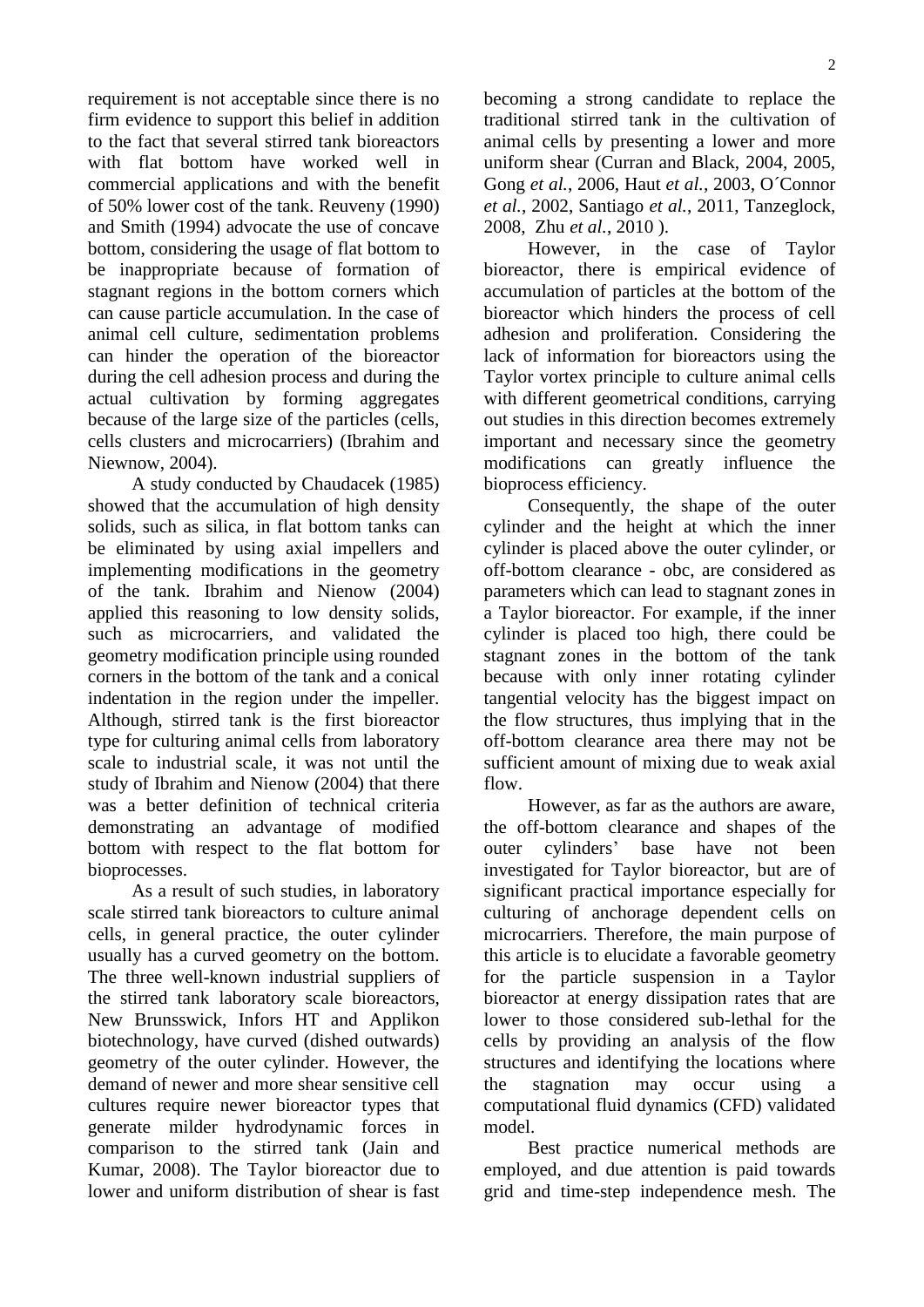shear-stress transport with curvature correction (SST-CC) turbulence model is employed in this study considering its more accurate prediction of the magnitude and location of the maxima of the turbulence kinetic energy and its dissipation in a stirred vessel (Singh *et al.*, 2011) in comparison to the k-ε, shear-stress transport (SST), Reynolds stress model (RSM) and scale adaptive simulation shear-stress transport (SAS-SST) turbulence models. The numerical model will be validated by comparison with the PIV & numerical study presented by Coufort (2004) and Coufort *et al.*, (2005) on the grounds of similar radius ratio of 0.87 and 0.84 (this study), consideration of only inner cylinder rotation and similar Reynolds number of 10995 and 12000 (this study).

## **Computational Model**

Description of case set-up: The inner, r<sub>i</sub>, and outer,  $r_0$ , cylinder radius of 54.5 and 65 mm, respectively, and a height, h, of 210 mm was used in this study. This leads to a gap width,  $b = r_0$ -  $r_i$ , radius ratio,  $\eta_{rr} = r_i/r_0$ , and aspect ratio, Γ, of 10.6, 0.84 and 19.8, respectively. The angular velocity, ω, of 200 rpm or 20.94 rad/s was tested in this study with the Reynolds number,  $Re = r_i \omega (r_o - r_i)/v$ , and Taylor number, Ta =  $r_i^{1/2} \omega (r_o - r_i)^{3/2}/v$ , of 12077 and 5331, respectively. Water at 20 ºC was used as the working fluid.

Three different bottom shapes of the outer cylinder were tested: flat, dished and dished inwards, as shown in Figure 1. The geometries flat bottom and dished bottom are commonly used shapes in laboratory scale bioreactors; while, dished inwards shape was tested based on the idea that with this configuration type accumulation of animal cells in the middle of the bottom of the bioreactor could be reduced. In terms of the off-bottom clearances, four different values were tested, 0, 5, 10 and 15 mm, with only the flat bottom geometry of the outer cylinder. Both the dished outwards and inwards geometries of the outer cylinder had an offbottom clearance of 15 mm. In total, six different geometries were tested: four for flatbottom at  $obe = 0, 5, 10$  and 15 mm, and one each for dished and dished inwards at 15 mm obc.

The geometry for each of these six test cases was divided into multiple sections: three for flat bottom geometries and four for the other two cases. The idea behind this multiple geometry was to accommodate sliding-mesh technique and implement sweep mesh on the inner and outer surfaces. Because of the impossibility of implementing the sweep mesh in the complete off-bottom clearance area, another small section was created in the offbottom clearance area. Moreover, in the two geometries with curved surfaces on the bottom of the outer cylinder, another section was created covering the curved surfaces again in view of the implementation of the sweep mesh in the gap-width area. The top of the bioreactor is considered as symmetry because when working with animal cells the top is a free surface. Furthermore, due to the symmetrical flow conditions and to reduce the computational effort, only 25 % of the geometry was modelled using cyclic symmetry.

Figure 1: Three different shapes (Flat (a), Dished outwards (b) and Dished inwards (c) ) of the outer bottom cylinder at 15 mm offbottom clearance, respectively, for each geometry.



Turbulence Modeling: In this study, an unsteady-Reynolds averaged Navier-Stokes based SST-CC turbulence model is used. The equations used for this model can be found in version 14.0 of ANSYS-CFX software. The SST turbulence model was developed by Menter (1994), and the curvature correction that is used with the SST turbulence model is a recent development of Smirnov and Menter (2009). The curvature correction sensitizes the SST turbulence model to streamline curvature and rotation, thus correcting a key limitation of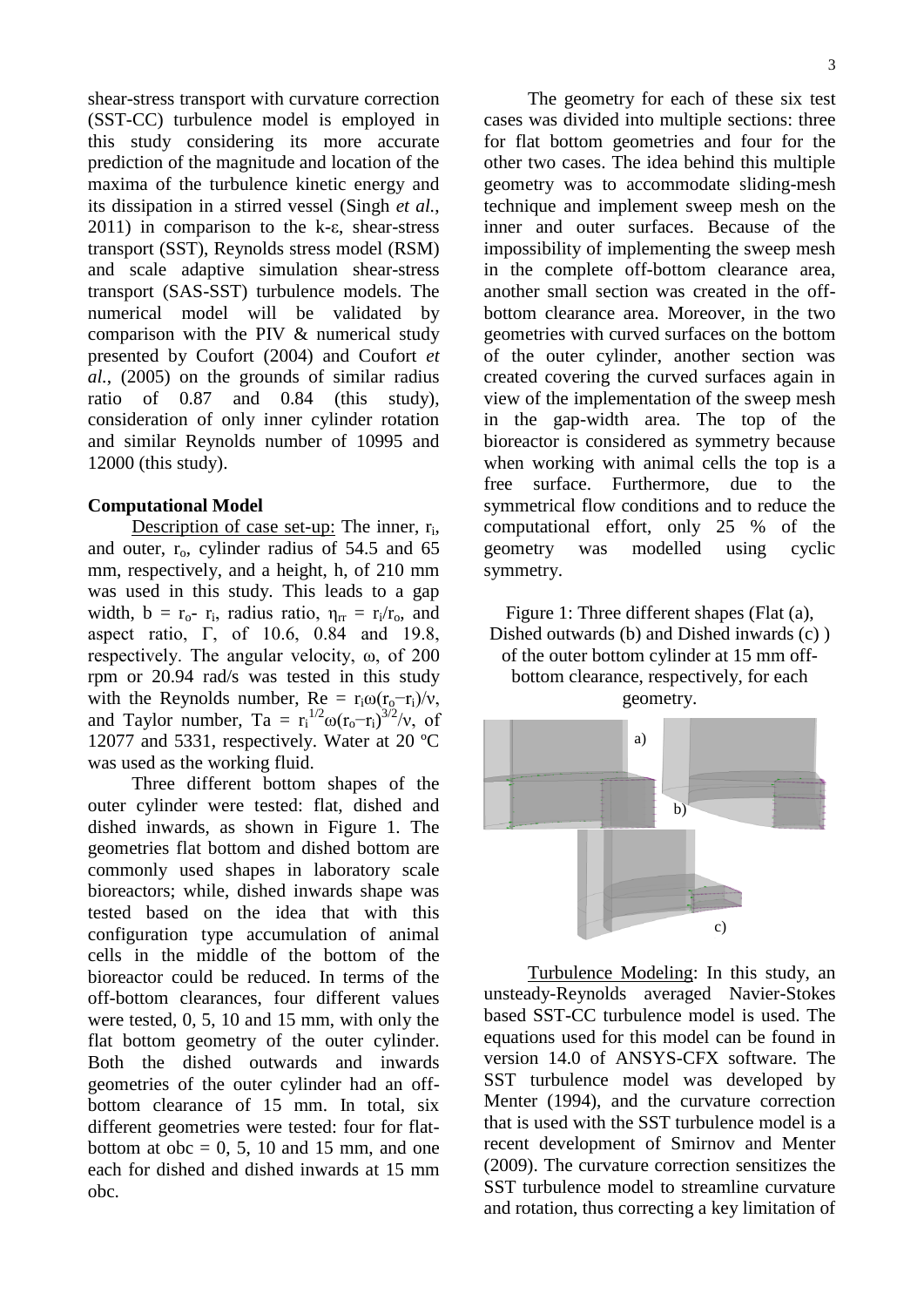two-equation turbulence models. This curvature correction clearly improved the predictions of the SST turbulence model in a tank stirred with Rushton turbine, as shown by Singh *et al.*, (2011). In addition, Poncet *et al.*, (2011) stated that in the core region the turbulence is almost isotropic, thereby confirming the usage of two-equation turbulence model which assumes isotropic turbulence.

Although, these simulations were carried out with a geometrical mesh having a radial mesh value of 80 µm or in other words very close to the Kolmogorov scale of turbulence, the DNS or large eddy simulation (LES) models were not tested due to limited computational resources and time. A DNS or LES model would have required simulating a full-scale geometry instead of one-fourth geometry being used in this case, thereby increasing the computational effort by four times. In addition, it is known that DNS and LES models requires collection of largeamount of simulated time-steps to achieve statistical averaging of data (Hartmann *et al.*, 2004). Considering the number of geometries tested, it became impractical to use either DNS or LES because of this limitation of time and computational resources.

Computational mesh and time-step: In a Taylor bioreactor, rotating inner cylinder generates, mainly, tangential-velocity which is spread through the radial direction in the gapwidth. As a result the mesh was refined mainly in the radial direction and the final selected mesh had 96 nodes in the radial gap-width area, 432 nodes in the radial off-bottom clearance area and 2.4 million nodes in total. There were 210 and 102 nodes in the axial and tangential directions, respectively. The timestep of 1º rotation was selected after its comparison with 0.5º rotation showed little improvement in accuracy.

Computational aspects: The high resolution and second order backward Euler schemes were used to model the advection terms and transient terms, respectively, for all the equations The MRF technique was employed to study the transient nature of the flow field. The Convergence criterion of  $10^{-5}$ , which was achieved within a maximum of 5 iterations per time-step, for RMS scaled

residuals was employed for the continuity, momentum and turbulence quantities. Double precision arithmetic was applied for all of the simulations. Once a pseudo steady state was achieved, the transient data was collected for only one more revolution since the acquired data would have been a repeat for each further revolution. It took around 7 revolutions to reach the pseudo steady state for each tested grid. All of these simulations were performed on a desktop with eight-core 3.2 GHz AMD Fx-8120 processor and 32 GB of memory RAM. The simulations were run using hpi based parallel processing with 4 cores.

## **Validation of the Computational Model**

As mentioned earlier, the numerical results are validated by comparison with the PIV velocity results of the Coufort (2004) on the grounds of similar radius ratio of 0.87 and 0.84 (this study) and the consideration of only inner cylinder rotation. It is important to note that the velocity flow profile data presented in their study was for 70 rpm and Re= 10995 in comparison to the 200 rpm and Re=12000 in this study in order to compare similar flow conditions.

Because of having similar geometrical and flow configurations, qualitative and quantitative comparisons should be considered valid. Figure 2 shows that both qualitatively and quantitatively the comparison of the tangential velocity flow structure is well depicted by the SST-CC turbulence model in this study. The SST-CC turbulence model not only predicts well the velocity flow structure and its magnitude in the boundary layer but also away from the walls in the centre of the gap-width.



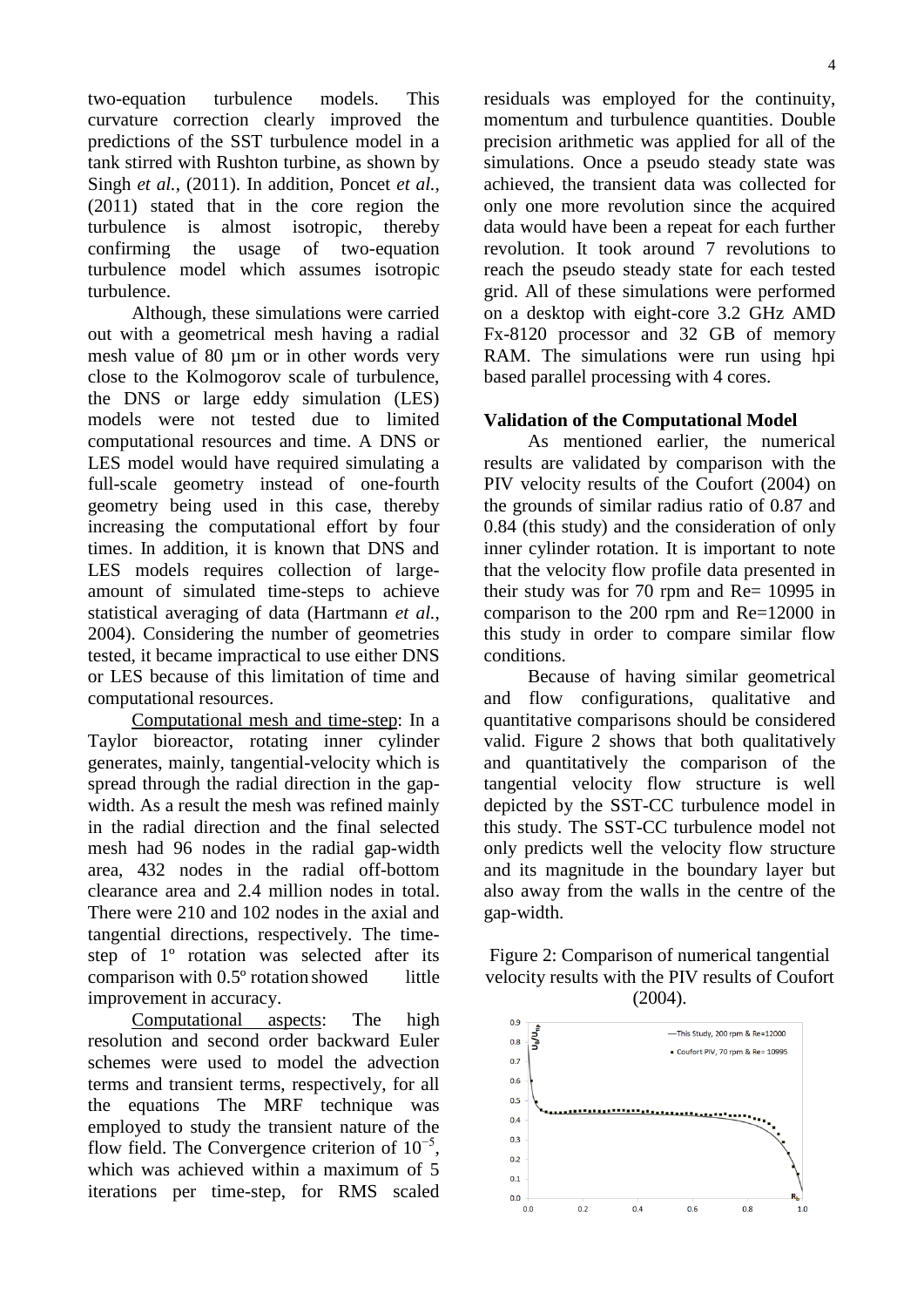Further validation is done by estimating torque numerically and empirically using the correlation of Wendt (1933) to compare the Power number obtained through these two methods. The Power number,  $N_P = P$ b/ $(pV\omega^3 r_i^3)$ , used by Coufort (2004) and Douaire *et al.*, (2010) was employed for its caluculation, where P represents power, b represents gap-width, ρ represents density, V represents volume of the bioreactor, ω represents the rotational speed and r<sub>i</sub> represents inner cylinder radius. The Power number was found to be of value  $1.4 \times 10^{-3}$ . For a Reynolds number of approximately 11000, similar to this study, Coufort (2004) also observed a Power number of  $1.4 \times 10^{-3}$ .

#### **Results and Discussion**

Outer cylinder´s bottom shape: Figure 3 presents vector profiles of the mean velocity for the different shapes of the outer cylinders' base, and Figure 4 shows the mean velocity profiles axially at  $R_b = 0.009$  and radially at 1mm below the inner cylinder, to demonstrate the impact of the variation in the shape of the bottom of the outer cylinder and off-bottom clearance area, obc. It can be seen that the dished and dished inward surfaces impact significantly the secondary vortex structure of the bioreactor towards the bottom.

#### Figure 3: Mean velocity vectors for different shapes and off-bottom clearances.



The Taylor-vortex pair which is nearer to the bottom of the bioreactor for Flat surfaces is pushed up for the dished surfaces. The location of first pair of Taylor-Vortex for these three different bottom surfaces is around 0.08, 0.15 and 0.23  $Z_L$  for flat, dished outward and dished inward surfaces types, respectively. For both dished surfaces before the formation of the Taylor vortex pair, a single vortex is formed and which is much longer for the dished inwards surface in comparison to the dished outwards, as can be seen in Figures 3a, 3b. The axial profiles of velocity (Figure 4b) further confirms the formation of this single vortex and that the profiles for these three different shapes join up around  $Z_L$ = 0.3 from bottom, in other words, the flow structure attains similar magnitude in the rest of the axial length.

Figure 4: Dimensionless mean velocity at 1mm below inner cylinder (a) and radial location of 0.1 mm away from the inner wall (b) for different geometry types.



It can be seen that the dished surfaces also impacts significantly the magnitude of the velocity towards the bottom of the bioreactor. The velocity is below 20 % of the tip velocity for  $R_b < 0.4$  for dished surfaces in comparison to  $R_b$ < 0.13 for the flat surface, as shown in the radial velocity flow profile located at 1 mm below the inner cylinder (Figure 4a). Furthermore, for dished surfaces the velocity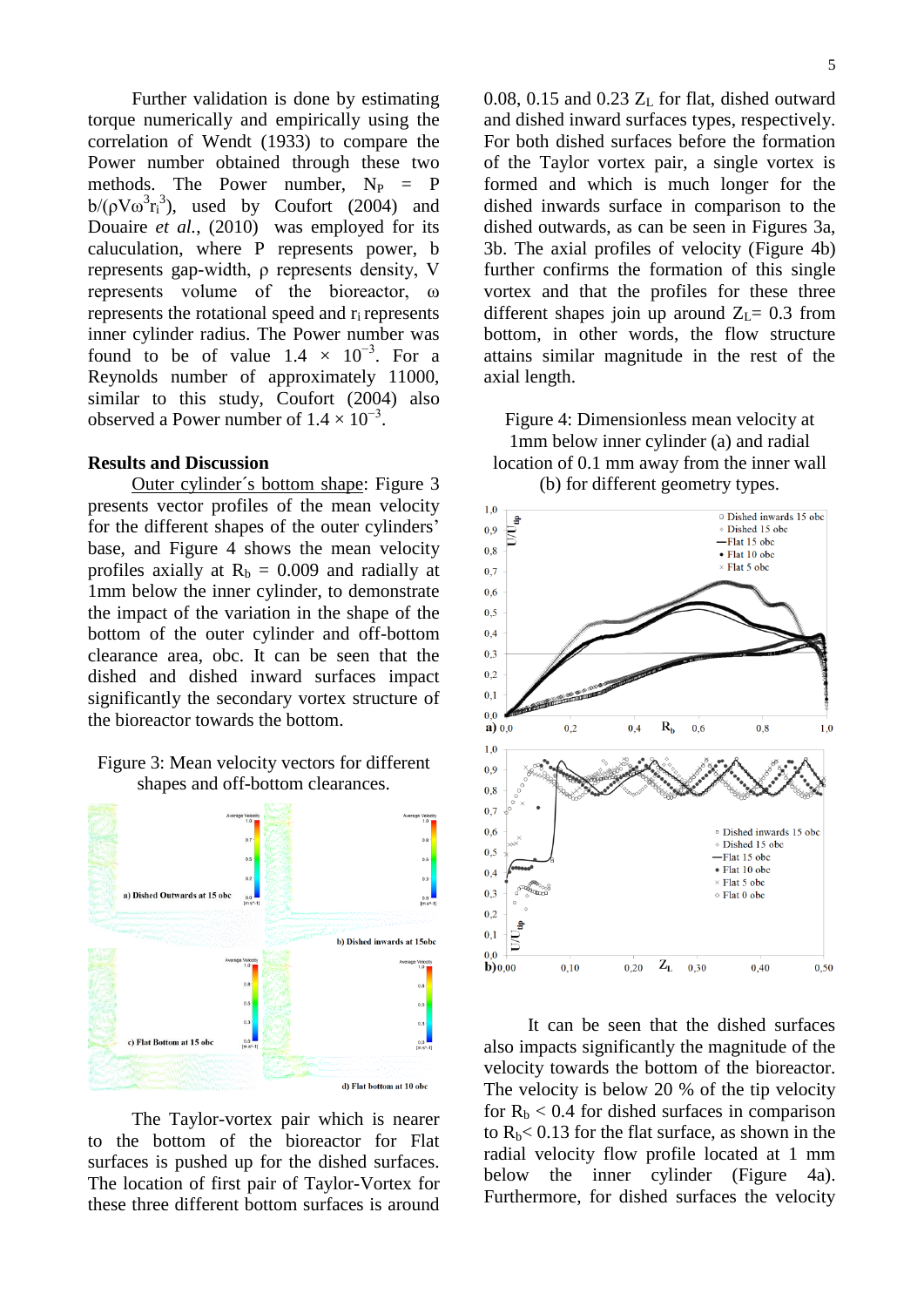magnitude remains below 30% in 70% of the area below the inner cylinder and never attains a velocity magnitude value above 40%. Thereby, indicating that the dead-zone, where mixing will not be efficient, is larger for dished surfaces, a pattern which can also be noticed in Figure 4.

Such poor magnitude values of the velocity clearly confirm the empirical observations of accumulation of particles in the bottom of bioreactor for the dished outwards bottom structure. This aspect will demand the usage of higher rotational velocities to pick up particles settled at the bottom of bioreactor for these shapes. Usage of high rotational speeds could be detrimental to growth of animal cell cultures which are highly sensitive to the hydrodynamics of the fluid. The dished outwards shape which was found to be beneficial in the case of stirred tank bioreactor is clearly a disruptive factor in the case of Taylor bioreactor. Whereas, the idea that dished inward surface could have aided in reducing the dead zone are in the bottom of the bioreactor is proved wrong, as the velocity magnitude for this surface is smaller as compared to the dished outward. In contrast to the stirred tank, the flat bottom offers a significant advantage over the dished surfaces, especially at lower off-bottom clearance areas.

Off-bottom clearance: In contrast to the dished bottom surfaces, where the impact of the geometry is adversely effective up-to a certain height in the gap-width area, the offbottom clearance flow structures does not interfere in the flow structures of the gapwidth area. As soon as the off-bottom clearance height is finished, similar flow structures with similar magnitudes develop in the gap-width area instantly, as represented by the Figures 3(c), 3(d) and 4(b). However, the off-bottom clearance area has a very big disadvantage of completely zero velocity magnitude values in the centre of the obc region for all geometry types presented here. Higher the off-bottom clearance height will be, larger the volume will be with such poor velocity magnitude values which lead towards the dead-zone area located in the middle of the off-bottom clearance area (Figures 3c 3d and 4a).

The flow structure in the gap-width is generated due to the inner rotating cylinder, and is mainly tangential in nature. The axial flow is of secondary nature only, and is not strong enough to sustain flow in the offbottom clearance area. Unless there is a change in the geometry to help generate flow in the off-bottom clearance area, it will be important to keep it to a minimum height possible. Considering the high sensitivity of the animal cell lines and that the animal cell cultures are generally operated in batch operation mode, one possible change in the geometry could be the influx of axial flow through recirculation to generate some movement in the off-bottom clearance area. However, the idea of recirculation of the fluid requires significant amount of experimental and numerical study, and it is out of scope of this study.

Energy dissipation rate and Kolmogorov scale: In order to use the Taylor bioreactor, the most important constraint will be to keep the energy dissipation rate (EDR) within the sub-lethal responses of a cell-line in order to achieve the desired results. Godoy-Silva *et al.*, 2009) discovered that when cells are cultured in suspension around 60 *W*  $kg^{-1} = m^2 s^{-3}$ maximum EDR, the CHO cell line gave the sub lethal physiological responses that are critical to a bioprocess. CHO cell line is one of the most robust cell lines that exist in present time, but there are many cell lines, especially the ones requiring microcarriers, which are much more sensitive and their sub-lethal response should be found at a much lower value (Mollet *et al.*, 2004).

Ibrahim and Nienow (2004) suggested a volume average EDR value of  $0.001$  Wkg<sup>-1</sup> to be considered as a base line for culturing cells on microcarriers in stirred vessels. However, Kaiser *et al.*, (2012) and Hewitt *et al.*, (2001) have successfully cultured mesenchymal stem cells at volume averaged EDR values of  $0.0021$  and  $0.0034$  W kg<sup>-1</sup> in spinner flasks, a kind of stirred vessel. Santiago *et al.*, (2011) have successfully cultured CHO-K1 cells on microcarriers in a Taylor bioreactor at 50 rpm for a Reynolds no 3660 and volume average EDR of 0.0037 Wkg-1 . Mollet *et al.*, (2004) advocated the employment of local EDR instead of volume averaged EDR due to large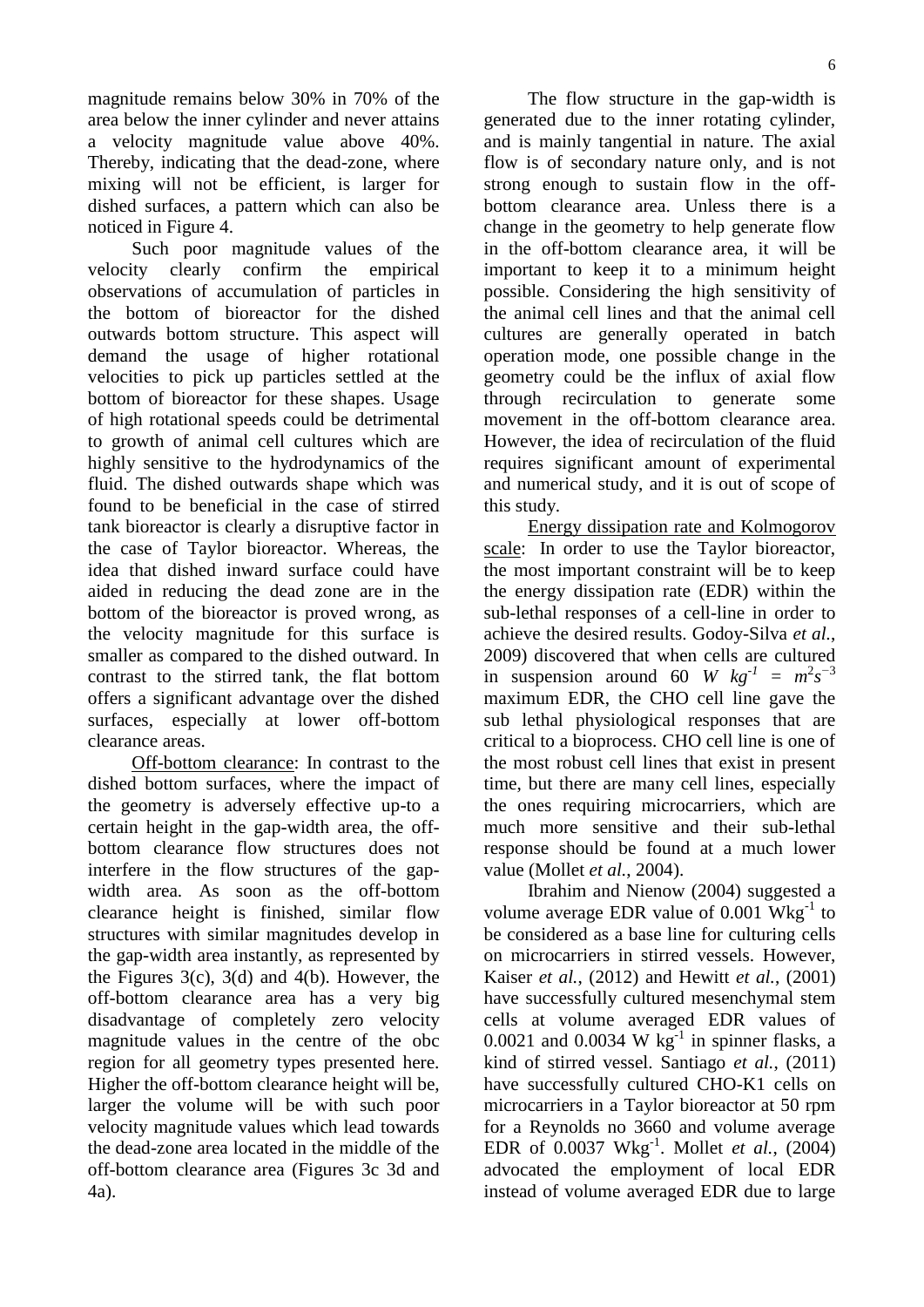difference between these two values in some vessels such as spinner flasks, where the difference between the maximum and volume average EDR is more than 100 times (Hewitt *et al.*, 2011, Kaiser *et al.*, 2012). This could mean that the extremely high local values in the impeller regions of a stirred vessel should also be considered as an important factor as the cell damage could be due to these high local values in the impeller region instead of the small volume averaged EDR values.<br>Moreover, when culturing cells on Moreover, when culturing cells on microcarriers the size of microcarriers also play a relevant role (Hewitt *et al.*, 2011, Croughan *et al.*, 1986).

The analytical and numerical estimations of the Taylor bioreactor at 200 rpm are presented in Table 1 using the Wendt (1933)´s empirical correlation to estimate torque,  $\tau$ =  $Gov<sup>2</sup>h$ . h, where  $G=0.23((\eta_{rr}^{3/2})$  $(\eta_{rr})^{7/4}R$ alongside the numerical estimations of the torque for the SST-CC turbulence model.

Table 1: Analytical and numerical estimations of the Taylor bioreactor at 200 rpm.

| Parameters                                                                                                      | Value (Dimensions) |         |  |
|-----------------------------------------------------------------------------------------------------------------|--------------------|---------|--|
|                                                                                                                 | Analytic           | Numeric |  |
| Moment, $\tau$ , N m                                                                                            | 0.0077             | 0.0077  |  |
| Wall shear stress at<br>inner wall, $\tau_{\omega i}$ =<br>$\tau/(2\pi r_i^2 h)$ , N m <sup>-2</sup>            | 1.96               | 1.96    |  |
| Friction velocity at<br>inner wall,<br>$u_{\tau i} = \sqrt{\tau_{\omega i}/\rho}$ , m s <sup>-1</sup>           | 0.044              | 0.044   |  |
| Max EDR at inner<br>wall, $\varepsilon_{innerwall}$ =<br>$u_{\tau i}^4 / \nu$ , W kg <sup>-1</sup>              | 3.86               | 3.88    |  |
| Global power, $P = \tau \omega$ ,<br>W                                                                          | 0.16               | 0.16    |  |
| Avg. EDR, $\langle \varepsilon \rangle$ =<br>$P/(\rho \pi (r_o^2 - r_i^2)L),$<br>$W$ kg <sup>-1</sup>           | 0.192              | 0.193   |  |
| Avg. Kolmogorov<br>micro-scale, $\langle \eta \rangle$ =<br>$(v^3/\langle \varepsilon \rangle)^{1/4}$ , $\mu$ m | 47.7               | 47.7    |  |

The numerical estimations of torque and its derivatives are in complete sync with the analytical estimations. As per global estimates of the EDR, the maximum value of 3.9 W  $kg^{-1}$ was obtained located at the inner wall for the rotational speed of 200 rpm. Based on the analytical estimations at 150, 100 and 50 rpm, the maximum and mean EDR value would be of 1.5 and 0.09, 0.45 and 0.033, and 0.06 and 0.006 W  $\text{kg}^{-1}$ , respectively as shown in Table 2.

In order to compare the data with a different geometry type  $Re/Re_T$  ratio will be used as the criteria based on the study of Lathrop *et al.*, (1992). Here  $Re<sub>T</sub>$  is the Reynolds number related to fully turbulent Reynolds number, and its value for stirred vessels is known to be  $2\times10^4$  and in the case of Taylor reactor Lathrop *et al.*, (1992) have shown that  $\text{Re}_T = 1.3 \times 10^4$ . First of all, the impeller rotational speed is not used because it becomes irrelevant for different scales and geometry types. Reynolds number is relevant for the different scales of the same geometry, but when the geometry is changed the significance of Reynolds number also changes as  $Re<sub>T</sub>$  values are different for different geometry types: the  $Re<sub>T</sub>$  values for stirred vessels, Taylor-Vortex bioreactor, pipe flow and flat plate are  $2\times10^4$ ,  $1.3\times10^4$ ,  $2.3\times10^4$  and  $3.2 \times 10^5$ , respectively (Lathrop *et al.*, 1992). Therefore, for a better comparison between different geometry types, the  $Re/Re_T$  ratio presents the option of comparing similar turbulence flow conditions.

For similar Re/Re<sub>T</sub> ratio of  $\approx 0.14$  in comparison with the spinner vessel of Kaiser *et al.*, (2012), the max and mean EDRs are around 50 and 2 times lower. In comparison with the spinner vessel study of Hewitt *et al.*, (2011), at a higher  $Re/Re_T$  value of 0.14 the mean EDR is practically half the value. In a Taylor bioreactor, it is important to note that the maximum value is only achieved in the viscous sub-layer very near to the wall where the cells may never reach due to the nature of the viscous layer of providing resistance to any kind of transfer. Away from the wall, the EDR decreases extremely rapidly and its magnitude is much smaller than the maximum value (Coufort *et al.*, 2004, Tokgoz *et al.*, 2012, Van Hout and Katz, 2011).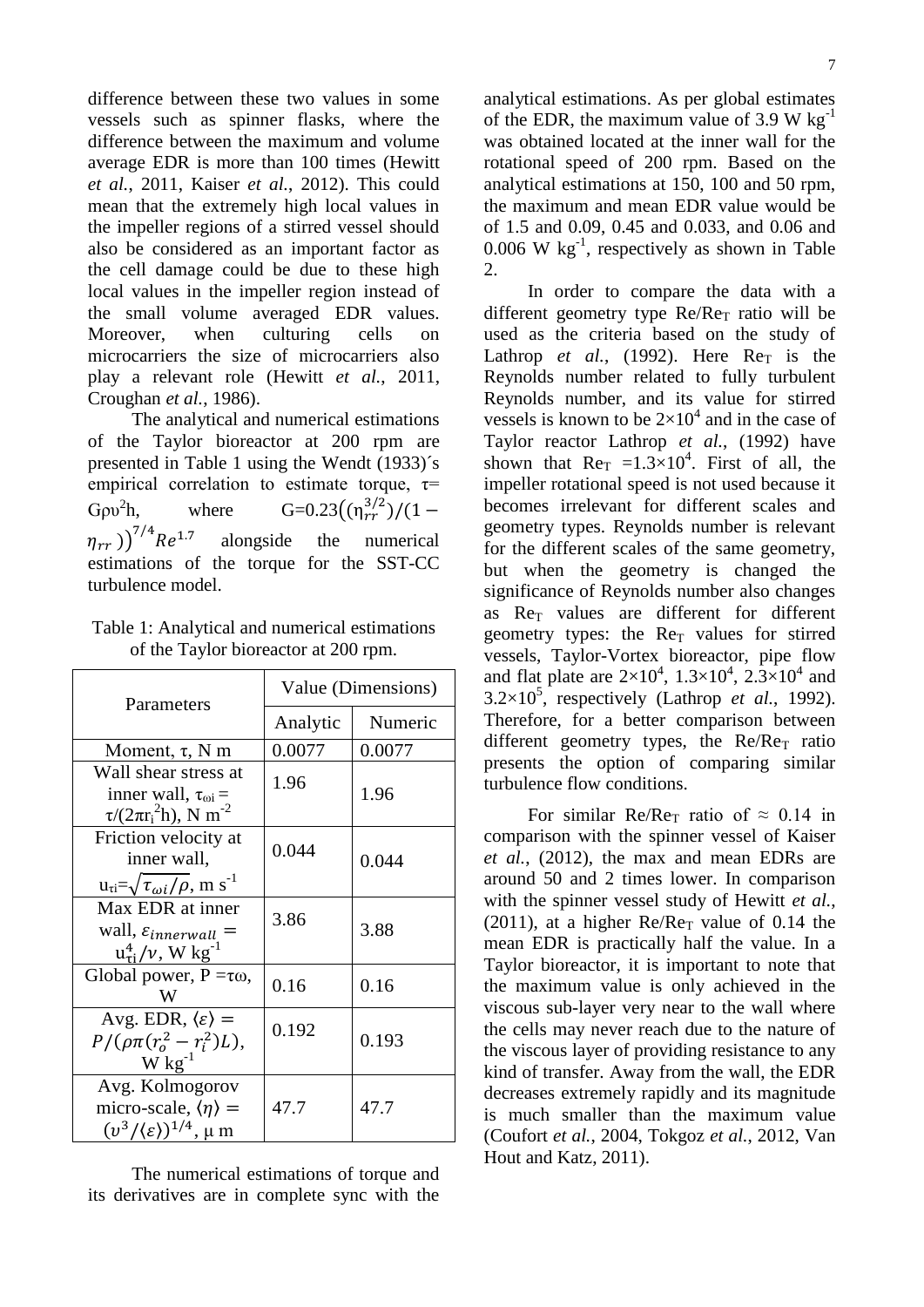| Group                    | Geometry                    | Rotational<br>Speed | Reynolds No  |           | <b>EDR Max/Mean</b>            |
|--------------------------|-----------------------------|---------------------|--------------|-----------|--------------------------------|
|                          |                             | Rpm                 | $(\text{-})$ | $Re/Re_T$ | W kg <sup>-1</sup> , $m^2 s^3$ |
| Analytical<br>Estimation | Taylor<br><b>Bioreactor</b> | 200                 | 12077        | 0.93      | 3.88/0.193                     |
|                          |                             | 150                 | 9058         | 0.70      | 1.51/0.09                      |
|                          |                             | 100                 | 6039         | 0.46      | 0.45/0.033                     |
|                          |                             | 50                  | 3019         | 0.23      | 0.06/0.006                     |
|                          |                             | 30                  | 1812         | 0.14      | 0.01/0.002                     |
| Kaiser et<br>al., (2012) |                             | 105                 | 3014         | 0.15      | 0.58/0.004                     |
|                          | Spinner<br>Flask            | 50                  | 1435         | 0.07      | 0.062/0.0006                   |
| Hewitt et<br>al., (2011) |                             | 50                  | 1690         | 0.08      | $(-)/0.0034$                   |

Table 2: Summary of energy dissipation rate (EDR) for different geometries.

It can be further confirmed by the fact that the average EDR,  $\langle \varepsilon \rangle$ , was found to be 0.193 based on numerical simulations (Table 3). The animal cells are bound to spend the maximum amount of time within a Taylor-vortex in the bulk zone, between  $R_b = 0.1$  to 0.9, where the gradients are much smaller and have similar magnitude (Gong *et al.*, 2006, Hewitt *et al.*, 2011, Kaiser *et al.*, 2012), i.e., similar hydrodynamic conditions in the major part of the reactor. This is a significant advantage for a Taylor bioreactor to be used for culturing animal cells in comparison to the spinner vessel where the probability of cells reaching the high gradient region near the impellers is high and the fluid flow conditions are less uniform with large difference between local and volume averages EDR values. These aspects clearly demonstrate the possibility of using the Taylor bioreactor not only for the suspended cell cultures but also in the case of the microcarrier systems.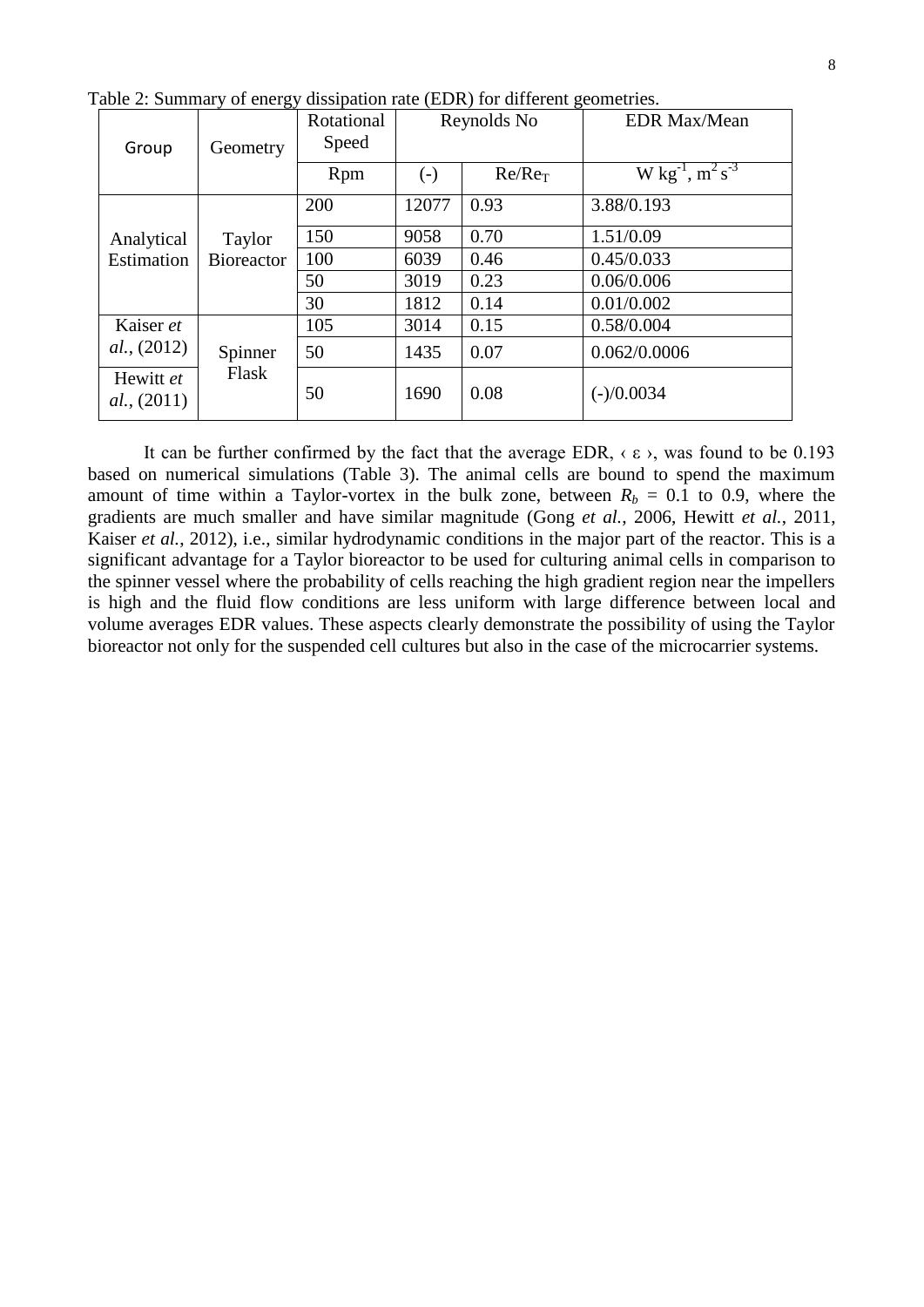#### **Conclusions**

The aim of this study was to understand the impact of the changes in the geometrical configuration, namely, off-bottom clearance area and different bottom shapes of the outer cylinder, of a Taylor bioreactor on its flow structure and its practicality as a bioreactor. The bulk zone comprising of the 80 % of the gap-width, where the cell cultures will spend most of the time, has a near constant velocity magnitude of around 50 % of the maximum and VEDR values which are around 10 times smaller in comparison to the boundary layer area, an aspect of great significance which demonstrates the possibility of culturing cells successfully.

The geometrical features of curved surface of outer bottom and off-bottom clearance area which are of practical importance in stirred vessels, impact adversely the flow structures in the Taylor bioreactor due to poor axial velocity component. In comparison with the spinner vessel for similar  $Re/Re<sub>T</sub>$  ratio, the maximum and mean EDRs were always found to be of lower magnitude values, and due to much less difference between the maximum and the mean values, the Taylor bioreactor presents more uniform structures in comparison to the spinner vessel. These attributes clearly confirm that the Taylor bioreactor is adequate for culturing of animal cells not only in suspension but also for the microcarrier culture systems. This study has provided the authors the guiding light in constructing such a bioreactor which is at present in testing phase with animal cells using the microcarriers.

#### **Acknowledgements**

The author – Harminder Singh would like to thank the Centro Nacional de Desenvolvimento Cientifico e Technologico (CNPq-Brasil) for the financial support to this project provided through the doctorate scholarship.

#### **NOMENCLATURE**

- b Gap-width, mm
- c Off-bottom clearance area, mm
- h Height, mm
- $N_P$  Power number,  $(-)$

| P                                  | Power, $\tau\omega$ , W                                          |
|------------------------------------|------------------------------------------------------------------|
| Re                                 | Reynolds number, (-)                                             |
| r                                  | Radial axis, mm                                                  |
| $r_i$                              | Inner cylinder radius, mm                                        |
| $r_{o}$                            | Outer cylinder radius, mm                                        |
| $R_b$                              | Dimensionlized radial axis, r/b                                  |
| Ta                                 | Taylor number, (-)                                               |
| $U_{tip}$                          | Tip velocity, $r_i \omega$ , m/s                                 |
| $u_{\tau i}$                       | Friction velocity at inner wall,                                 |
|                                    | $\sqrt{\tau_{\omega i}/\rho}$ , m/s                              |
| V                                  | Volume, $m^3$                                                    |
| Z                                  | Axial axis, mm                                                   |
| $Z_L$                              | Dimensionlized axial axis, z/h                                   |
| $\omega$                           | Angular velocity, rad/s                                          |
| ν                                  | Kinematic viscosity, $m^2/s$                                     |
| S                                  | Avg EDR, $P/(\rho \pi (r_o^2 - r_i^2)L)$ ,                       |
|                                    | W/kg                                                             |
| $\varepsilon$ <sub>innerwall</sub> | Max EDR at inner wall, $u_{\tau i}^4/\nu$ , W/kg                 |
| τ                                  | Torque, Nm                                                       |
| $\tau_{\omega i}$                  | Wall shear stress at inner wall,                                 |
|                                    | $\tau/(2\pi r_i^2 h)$ , N/m <sup>2</sup>                         |
| η                                  | Kolmogorov scale, $(v^3/\langle \varepsilon \rangle)^{1/4}$ , µm |

- $\eta_{rr}$  Radius ratio,  $r_i/r_o$
- $ρ$  Density, kg/m<sup>3</sup>

## **REFERÊNCIAS**

- AGARWAL A. (2013), "Advent and maturation of Regenerative Medicine", Tissue Engineering Regenerative Medicine, Vol 10(4), p.155-159.
- CHARLES, M. and WILON, J. (1994), Fermentor design. In: Lydersen BK, D´Elia NA, Nelson, K L, editor. Bioprocess engineering: systems, equipment and facilities. Wiley, New York (NY).
- COUFORT, C. (2004), Analyse experimentale de la floculation en reacteur de Taylor-Couette: Influence de l'hydrodynamique sur les phenomenes d'agglomeration et de ruptura [Experimental analysis of floculation in Taylor-Couette reactor: Influence of the hydrodynamics on the phenomenons of aglomeration and rupture] [Ph.D. dissertation]. Toulouse (Fr): Institut National des Sciences Appliques (INSA) de Toulouse.
- COUFORT, C., BOUYER, D. and LINE, A. (2005), "Flocculation related to local hydrodynamics in a taylorcouette reactor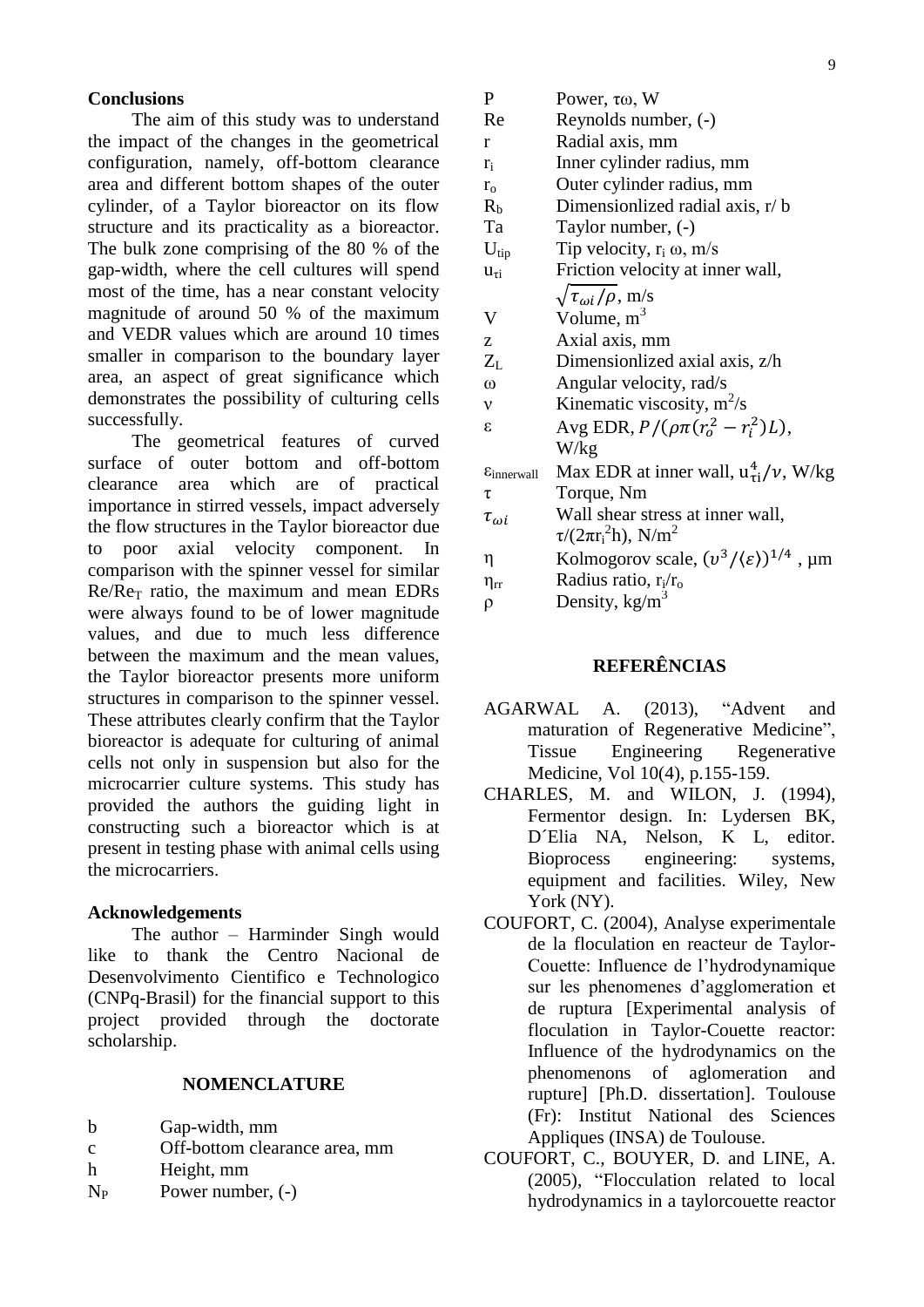and in a jar", Chemical Engineering Science, Vol 60, p. 2179–2192.

- CROUGHAN, M. S., HAMEL, J. F. and WANG, D. I. C. (1986), "Hydrodynamic effects on animal cells grown in Microcarrier cultures", Biotechnology and Bioengineering, Vol 95 (2), p.295– 305.
- CURRAN, S. J. and BLACK, R. A. (2005), "Quantitative experimental study of shear stresses and mixing in progressive flow regimes within annular flow bioreactors", Chemical Engineering Science, Vol 59, p.5859–5868.
- CURRAN, S. J. and BLACK, R. A. (2005), "Oxygen transport and cell viability in an annular flow bioreactor: Comparison of laminar couette and taylor vortex flow regimes", Biotechnology and Bioengineering, Vol 89, p.766–774.
- CHAUDACEK, M. W. (1985), "Solids suspension behaviour in profiled bottom and flat bottom mixing tank", Chemical Engineering Science, 40 (3), p.385-392.
- DOUAIRE, M., MERCADE M., MORCHAIN J. and LOUBIERE, P. (2010) "A unique phenotypic modification of lactococcus lactis cultivated in a coquette bioreactor", Biotechnology and Bioengineering, Vol 108, p.559–571.
- GONG, Y. W., LI, S. Y, HAN, R. B. and YUAN, Y. J. (2006), "Age-related responses of suspension cultured taxus cuspidata to hydrodynamic shear stress" Biochemical Engineering Journal, Vol 32, p.113–118.
- GODOY-SILVA, R., CHALMERS, J. J., CASNOCHA, S. A., BASS, L. A. and MA, N. (2009) "Physiological Responses of CHO Cells to Repetitive Hydrodynamic Stress", Biotechnology and Bioengineering, Vol 103, p.1103– 1117
- HARTMANN, H., DERKSEN, J. J. and VAN DEN AKKER, H. E. A. (2004) "Macroinstability uncovered in a Rushton turbine stirred tank by means of LES", AIChE Journal, Vol 50, p.2383– 2393.
- HAUT, B., BEN AMOR, H., COULON, L., JACQUET, A. and HALLOIN, V. (2003), "Hydrodynamics and mass

transfer in a Couette Taylor bioreactor for the culture of animal cells", Chemical Engineering Science, Vol 58, p.777–784.

- HEATHMAN, T. R. J., NIENOW, A. W., McCALL, M. J., COOPMAN, K., KARA, B. and HEWITT, C. J. (2015), "The translation of cell-based therapies: clinical landscape and manufacturing challenges" Regenerative Medicene, Vol 10(1), p.49–64.
- HEWITT, C. J., LEE, K., NIENOW, A. W., ROBERT, J. T., SMITH, M. and COLIN, R. T. (2011), "Expansion of human mesenchymal stem cells on microcarriers" Biotechnology Letters, Vol 33, p.2325–2335.
- IBRAHIM, S. and NIENOW, A. W. (2004), "Suspension of microcarriers for cell culture with axial flow impellers", Chemical Engineering Research Design, Vol 82(A9), p.1082–1088.
- JAIN, E. and KUMAR, A. (2008), "Upstream process in antibody production: Evaluation of critical parameters", Biotechnology Advents, Vol 26, p.46- 72.
- KAISER, S. C., JOSSEN, V., SCHIRMAIER, C., EIBL, D., BRILL, S., VAN DEN BOS, C. and EIBL, R. (2012), "Fluid Flow and Cell Proliferation of Mesenchymal Adipose-Derived Stem Cells in Small-Scale, Stirred, Single-Use Bioreactors", Chemie Ingenieur Technik, Vol 85 (1–2), p.95–102.
- LATHROP, D. P., FINEBERG, J. and SWINNEY, H. L. (1992), "Transition to shear driven turbulence in Couette-Taylor flow", Physical Review A, Vol 46 (10), p.6390–6408.
- MASON, C., McCALL, M. J., CULME-SEYMOUR, E. J., SUTHASAN, S., EDWARDS-PARTON, S., BONFIGLIO, G. A. and REEVE, B. C. (2012), "The global cell therapy industry continues to rise during the second and third quarters of 2012", Cell Stem Cell, Vol 11(6), p.735-739.
- MENTER, F. R. (1994), "Two-equation eddyviscosity turbulence models for engineering applications", AIAA Journal, Vol 32, p.1598–605.